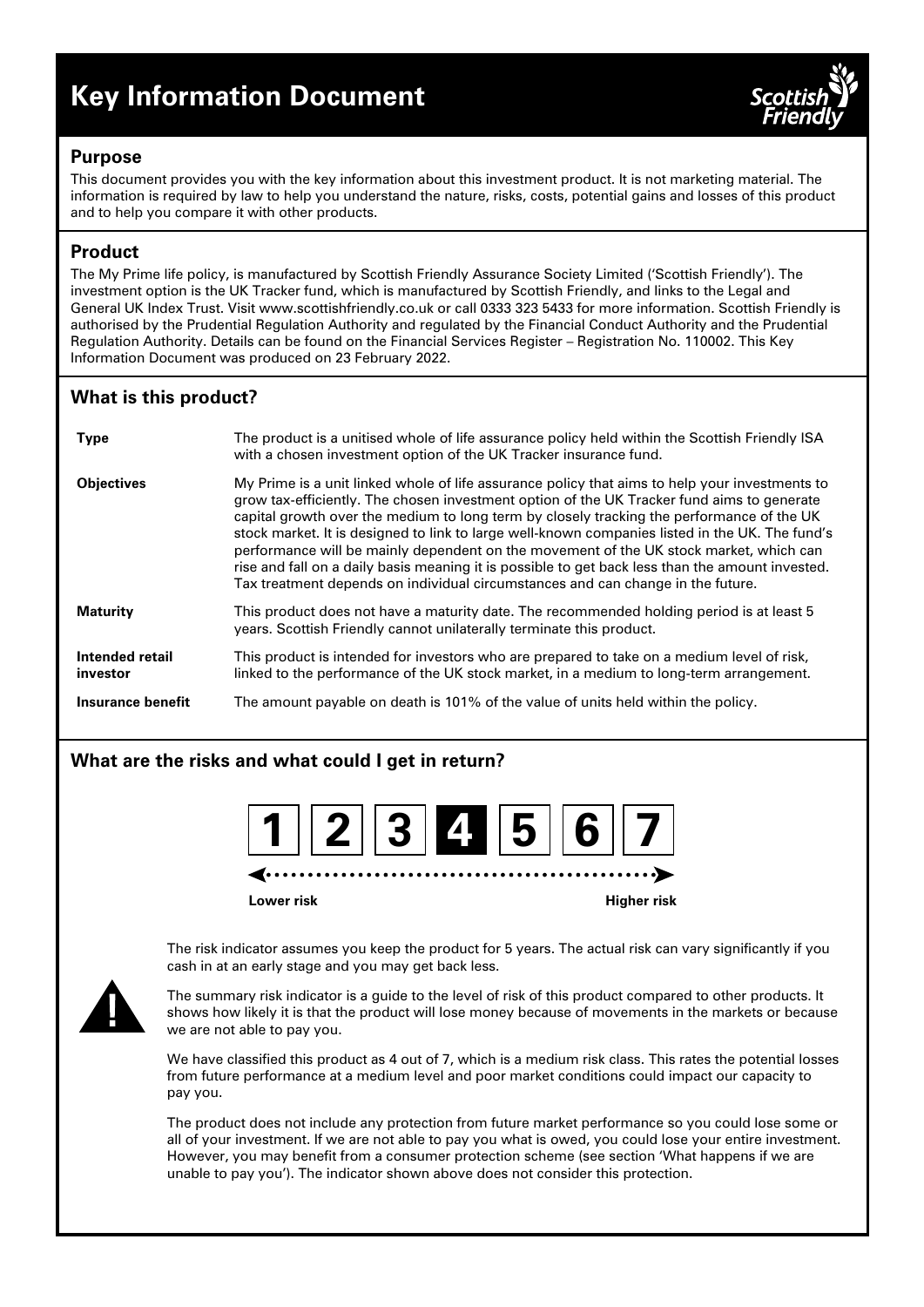| <b>Performance scenarios</b><br>Investment | £10,000                                               | 1 Year    | 3 Years   | 5 Years<br>(Recommended<br>holding period) |
|--------------------------------------------|-------------------------------------------------------|-----------|-----------|--------------------------------------------|
| <b>Survival scenarios</b>                  |                                                       |           |           |                                            |
| <b>Stress</b>                              | What you might get back after costs                   | £2,933    | £5,285    | £4,295                                     |
|                                            | Average return each year                              | $-70.67%$ | $-19.15%$ | $-15.55%$                                  |
| Unfavourable                               | What you might get back after costs                   | £8,598    | £8,243    | £8,280                                     |
|                                            | Average return each year                              | $-14.02%$ | $-6.24%$  | $-3.70%$                                   |
| <b>Moderate</b>                            | What you might get back after costs                   | £10,572   | £11,771   | £13,107                                    |
|                                            | Average return each year                              | 5.72%     | 5.59%     | 5.56%                                      |
| <b>Favourable</b>                          | What you might get back after costs                   | £12,917   | £16,704   | £20,615                                    |
|                                            | Average return each year                              | 29.17%    | 18.65%    | 15.57%                                     |
| <b>Death scenario</b>                      |                                                       |           |           |                                            |
| Upon death                                 | What your beneficiaries might get back<br>after costs | £10.678   | £11,889   | £13,238                                    |

This table shows the money you could get back over the next 5 years, under different scenarios, assuming that you invest £10,000. The scenarios shown illustrate how your investment could perform. You can compare them with the scenarios of other products. The scenarios presented are an estimate of future performance based on evidence from the past on how the value of this investment varies, and are not an exact indicator. What you get will vary depending on how the market performs and how long you keep the product. The stress scenario shows what you might get back in extreme market circumstances, and it does not take into account the situation where we are not able to pay you.

The figures shown include all the costs of the product itself. The figures do not take into account your personal tax situation, which may also affect how much you get back. Your maximum loss would be that you lose all of your investment.

# **What happens if Scottish Friendly is unable to pay out?**

If you buy a policy with Scottish Friendly and we cannot pay the full amount due, you may be entitled to compensation under the Financial Services Compensation Scheme. The maximum level of compensation for claims against firms declared in default is 100% of the claim with no upper limit.

# **What are the costs?**

The Reduction in Yield (RIY) shows what impact the total costs you pay will have on the investment return you might get. The total costs take into account one-off, ongoing and incidental costs.

The amounts shown here are the cumulative costs of the product itself, for three different holding periods. They include potential early exit penalties. The figures assume you invest £10,000 at outset. The figures are estimates and may change in the future.

#### **Table 1: Costs over time**

The person selling you or advising you about this product may charge you other costs. If so, we will provide you with information about these costs and show you the impact that all costs will have on your investment over time.

| E10,000                     | 1 year  | 3 years | If you cash in after If you cash in after If you cash in after 5 years<br>(the recommended holding<br>period) |
|-----------------------------|---------|---------|---------------------------------------------------------------------------------------------------------------|
| <b>Total costs</b>          | £69     | £228    | £417                                                                                                          |
| Reduction in Yield per year | $0.7\%$ | $0.7\%$ | $0.7\%$                                                                                                       |